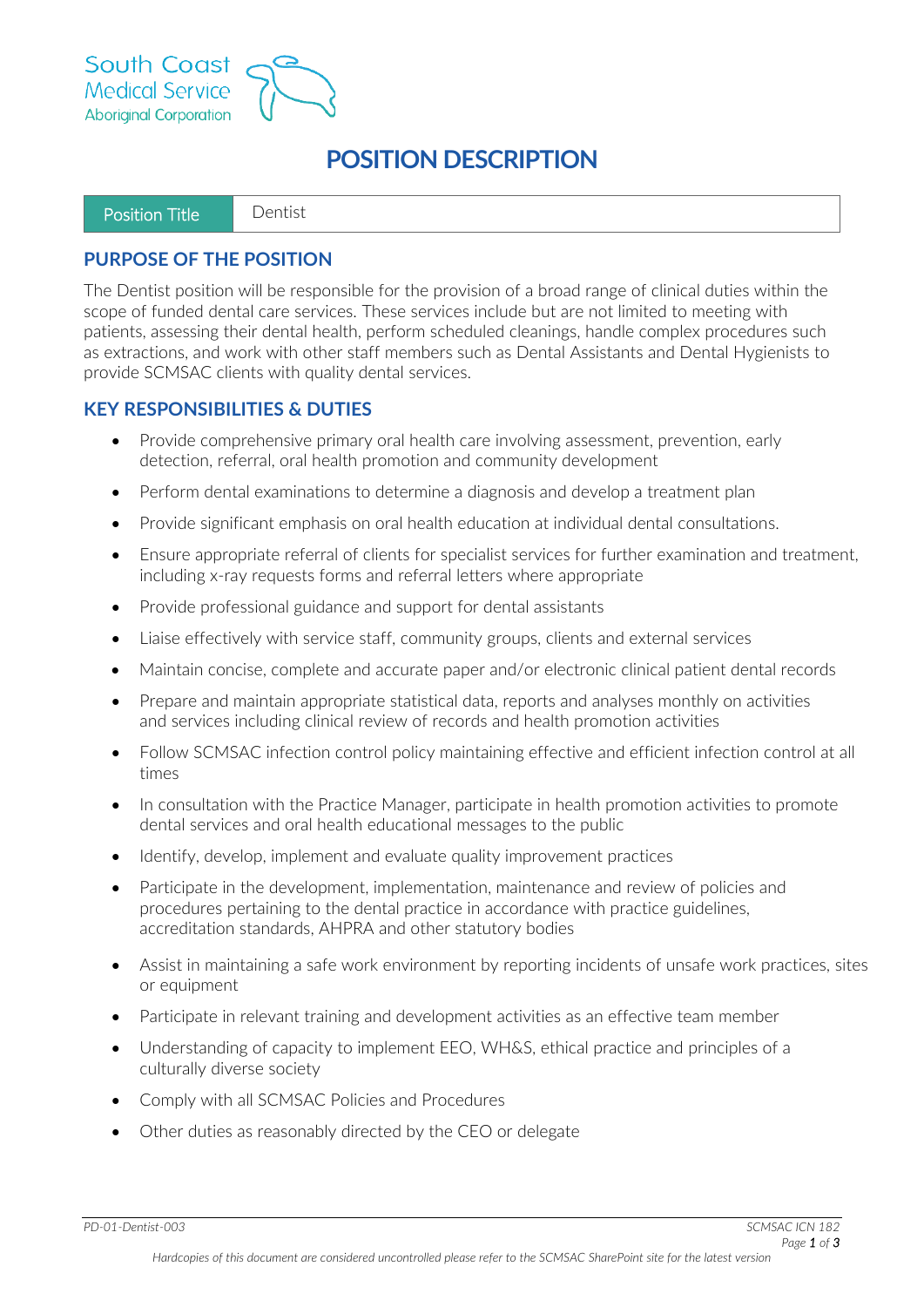## **KEY PERFORMANCE AREAS**

- Records Management
- Service Delivery
- Client/Patient Care
- Continuous Quality Improvement, Risk Management and WHS
- Enquiries and Complaints Resolution

# **KEY COMPETENCIES**

## **Qualifications, Knowledge and Experience**

#### Essential

- Dental qualifications and current registration as a Dental Practitioner with the Australian Health Practitioner Regulation Agency (AHPRA)
- Sound knowledge of Dental clinical practice, together with demonstrated commitment to maintain and update such knowledge
- Comprehensive knowledge of dental procedures, tools and diagnostics
- Understanding of WHS and Infection Control standards particularly related to Dental Services.
- Sound knowledge of community health principles and a commitment to preventative and population health approaches to patient care
- Effective verbal and written communication skills, including the ability to establish and maintain positive and professional interpersonal communications
- Demonstrated capacity to work effectively in a digital dental environment, including but not limited to electronic oral health records, digital imaging and telehealth systems
- Demonstrated ability to treat a variety of patients including but not limited to children and those with complex medical histories
- Current Drivers Licence
- Clear National Police History Check and Working with Children Check

#### Desirable

- Aboriginality\*
- Experience in Aboriginal Oral Health
- Experience with TITANIUM dental IT software.
- Knowledge and understanding of the local Shoalhaven Aboriginal Communities

# **PERSONAL QUALITIES AND ATTRIBUTES**

- Courteous, with high level of professionalism, confidentiality and discretion
- High level attention to detail
- Effective decision making skills
- Adaptability and flexibility in the workplace